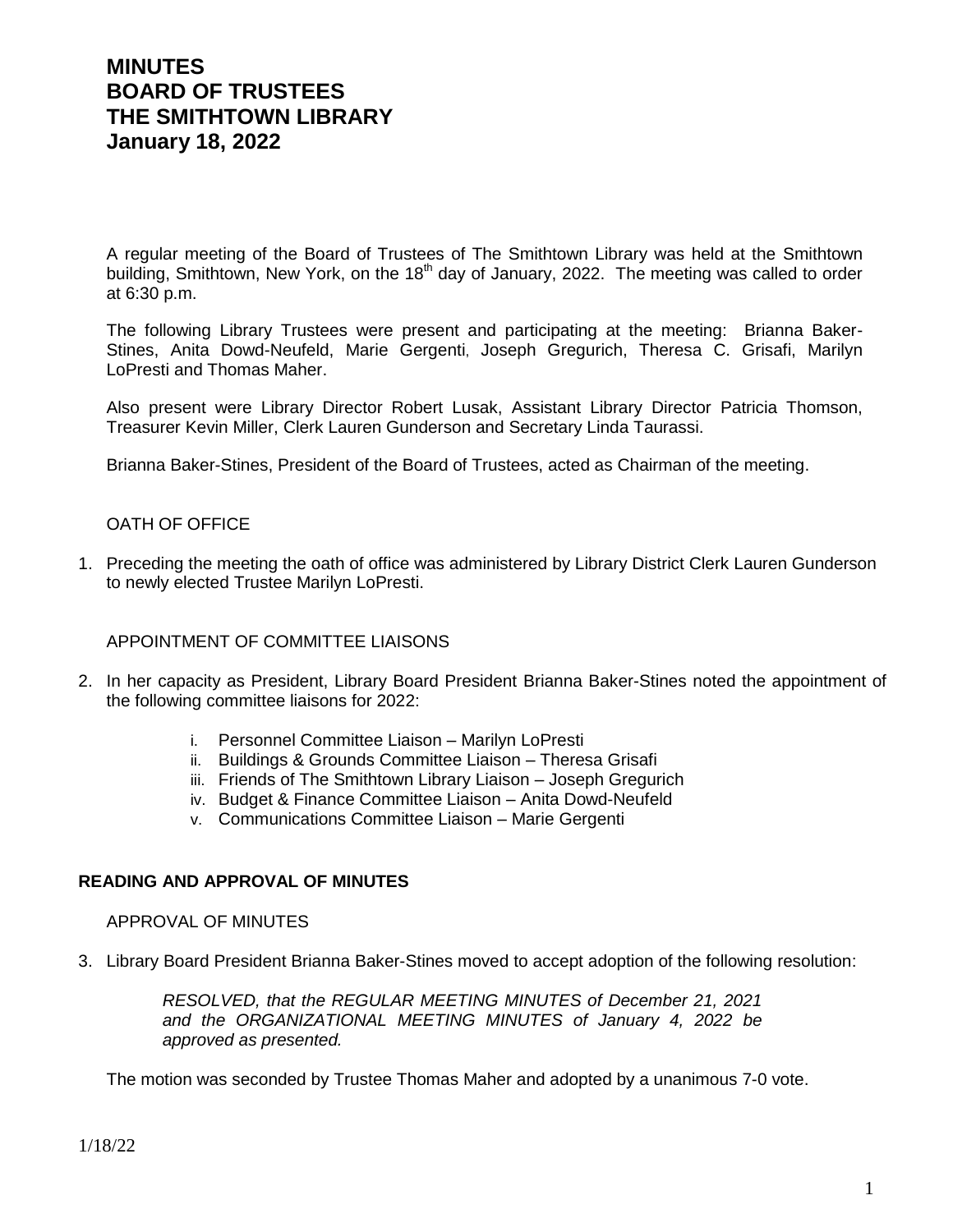## **REPORTS OF OFFICERS, BOARDS, STANDING COMMITTEES & DIRECTOR'S REPORT**

4. The BUDGET AND FINANCE COMMITTEE report was presented by Budget and Finance Committee Liaison Anita Dowd-Neufeld who moved to accept adoption of resolution "a":

#### a. TREASURER'S REPORT

*RESOLVED, that the TREASURER'S REPORT for the month ended December 31, 2021 be approved for filing* (copy of report appended to the original of these minutes).

The motion was seconded by Trustee Theresa Grisafi and adopted by a unanimous 7-0 vote.

b. WARRANTS

Committee Liaison Anita Dowd-Neufeld moved to accept adoption of resolution "b":

*RESOLVED, that the following WARRANTS be approved for payment:*

| İ.   |                                                    | Warrant #21 - December ("L" fund) PREPAYS MINI WARRANT \$ 21,442.48 |    |              |
|------|----------------------------------------------------|---------------------------------------------------------------------|----|--------------|
| ii.  | Warrant #21 - December ("L" fund) MINI WARRANT     |                                                                     |    | \$129,154.00 |
| iii. | Warrant #21 - December ("M" fund) MINI WARRANT     |                                                                     | S. | 63.02        |
| İV.  | Warrant #21 - December (PAYROLL #26 - $12/24/21$ ) |                                                                     |    | \$274,268.67 |
| V.   |                                                    | Warrant #21 - December (SPEC PAYROLL #26A-Health Waivers) \$        |    | 77,541.33    |
|      | vi. Warrant #22 - January ("L" fund) PREPAY        |                                                                     |    | \$13,793.86  |
|      | vii. Warrant #22 - January                         | ("L" fund) WARRANT                                                  |    | \$405,615.02 |
|      | viii. Warrant #22 - January                        | (PAYROLL #1 - 1/7/22)                                               |    | \$280,085.75 |

The motion was seconded by Trustee Marie Gergenti and adopted by a unanimous 7-0 vote.

The Library Director noted that preliminary work on the Library's 2021 audit would begin shortly with the Library's auditors Baldessari & Coster, Certified Public Accountants.

- 5. The PERSONNEL COMMITTEE report was presented by Library Board President Brianna Baker-Stines who moved to accept adoption of resolution "a":
	- a. PERSONNEL CHANGES

*RESOLVED, that the following PERSONNEL changes be approved as presented:*

*Resignations:*

- *i. Resignation of Matthew DiPietro, Library Clerk, Adult Reference Department, Smithtown building, effective January 4, 2022.*
- *ii. Resignation of Chris Tusa, Library Clerk, Circulation Department, Smithtown building, effective January 8, 2022.*

After discussion, the motion was seconded by Trustee Joseph Gregurich and adopted by a unanimous 7-0 vote.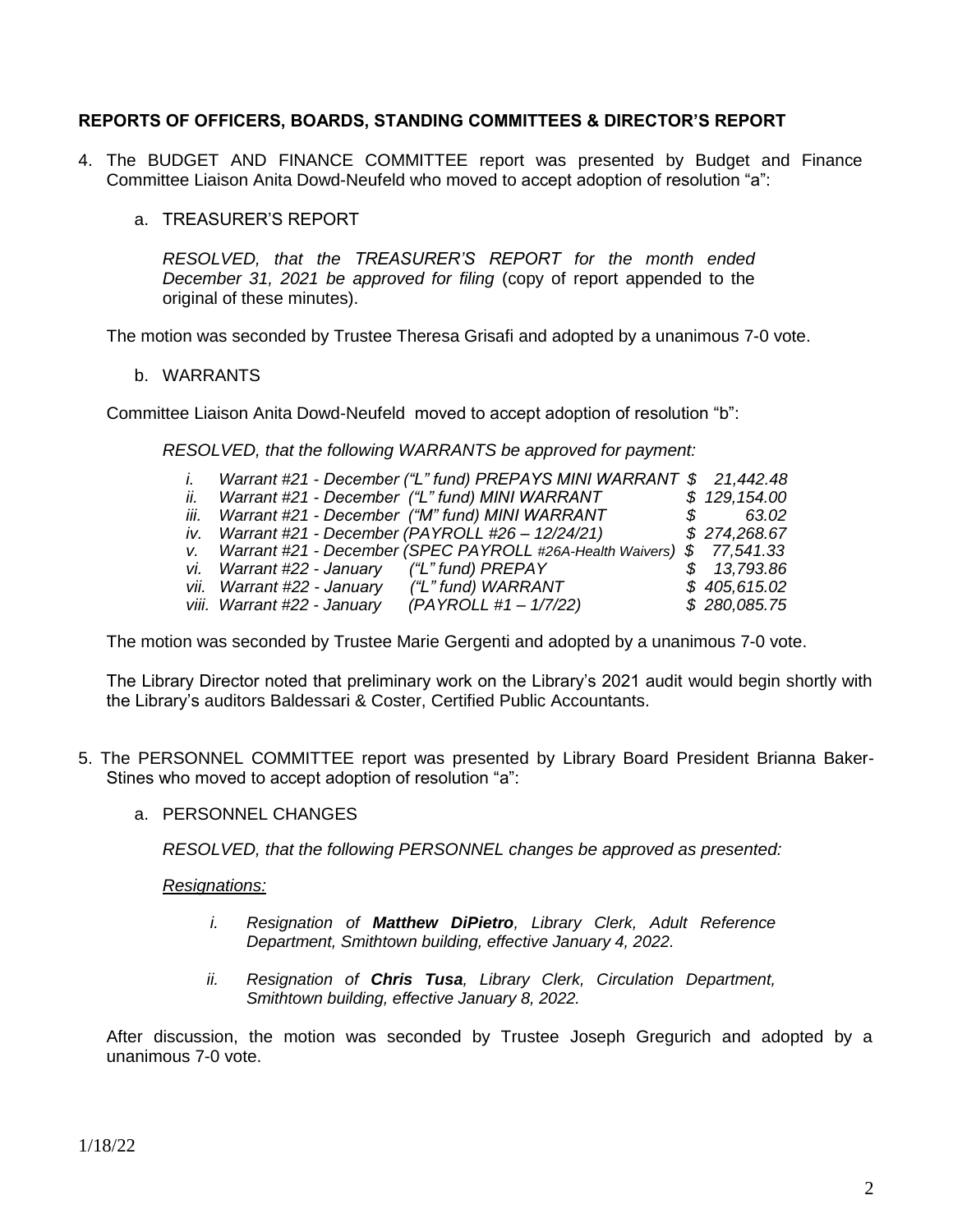## b. EXAMINATION ATTENDANCE REQUESTS

Library Board President Brianna Baker-Stines moved to accept adoption of resolution "b":

*RESOLVED, that the following examination request set forth hereinafter is hereby approved:*

*i. That Librarian II Colleen Navins, Reference Department, Teen Services, Nesconset building, be authorized to attend a Notary Public examination to be administered at the Perry Duryea State Office Building, located at 250 Veterans Highway, Hauppauge, NY, on January 20, 2022, with reimbursement for actual and necessary expenses not to exceed \$33.00.*

The motion was seconded by Trustee Thomas Maher and adopted by a unanimous 7-0 vote.

- 6. The BUILDINGS AND GROUNDS COMMITTEE report was presented by Buildings and Grounds Committee Liaison Theresa Grisafi, who moved to accept adoption of resolution "a":
	- a. SERVICE AGREEMENT RENEWAL Kings Park & Nesconset Generators: Cummins, Inc.– 2022-2023

*RESOLVED: That the Board of Trustees of the Smithtown Library does hereby authorize the Library Director to enter into a contract agreement with Cummins, Inc. for the period February 19, 2022 through February 18, 2023, for year three (3) of a five (5) year contract, for the purpose of providing standard service and inspection service for the generator at our Kings Park and Nesconset library buildings, at a total annual cost not to exceed \$4,278.41 for the 2022-2023 year. Subsequent renewals*  for a period of one year at the cost projected will be considered *(pending Board approval and funding) at the annual anniversary date.*

The Library Director explained the benefits of having a generator and noted that the Library's longterm goal consists of having generators installed at both the Smithtown and Commack buildings.

After discussion, the motion was seconded by Trustee Marie Gergenti and adopted by a unanimous 7-0 vote.

Buildings and Grounds Committee Liaison Theresa Grisafi moved to accept adoption of resolution "b":

b. TELECOMMUNICATION CONNECTIVITY SERVICES -- Windstream Services, LLC 2022-2023

*RESOLVED, that the Board of Trustees of The Smithtown Library does hereby authorize the Library Director to enter into year two (2) of a three (3) year contract with Windstream Services, LLC, to begin January 20, 2022 through January 19, 2023, for the purpose of providing telecommunication connectivity services to our Commack, Kings Park, Nesconset and Smithtown buildings, at a total annual cost not to exceed \$3,000.00 per month before taxes and surcharges (NYS Contract Group 77017 – Award 23100). Subsequent renewals for a period of one year will be considered (pending Board approval and funding) at the annual anniversary date*.

The motion was seconded by Trustee Anita Dowd-Neufeld and adopted after discussion by a unanimous 7-0 vote.

1/18/22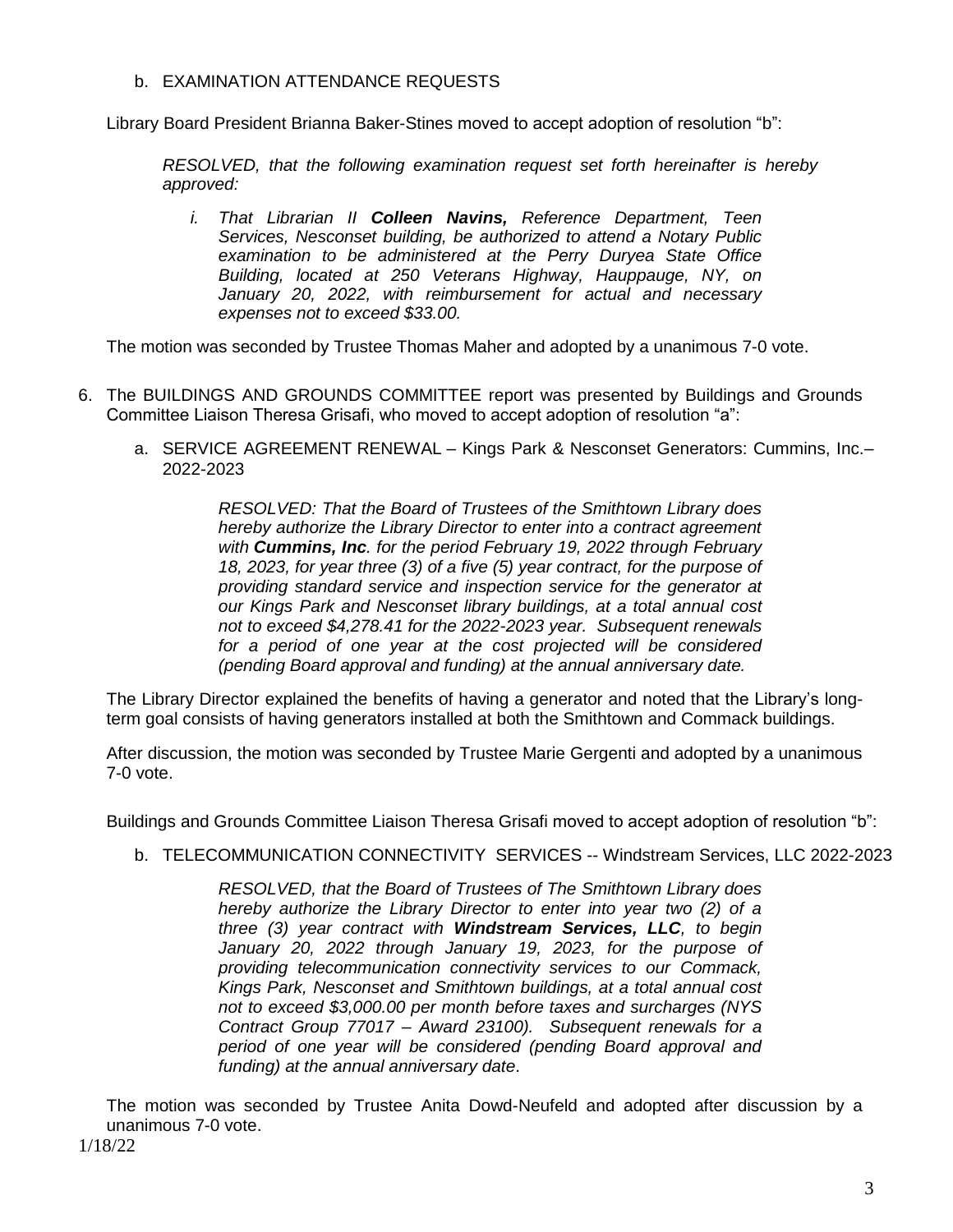- 7. The COMMUNICATIONS COMMITTEE report was presented by Communications Committee Liaison Marie Gergenti who moved to accept adoption of resolution "a":
	- a. ONLINE DONATION Stuart Michaels

*RESOLVED, that the Board of Trustees of The Smithtown Library does hereby graciously accept and thank Mr. Stuart Michaels, of Commack, NY, for his generous donation of fifty dollars (\$50.00), to be used by the Library at its discretion, and be it*

*FURTHER RESOLVED, that the Board of Trustees of The Smithtown Library extends their appreciation for past donations received from Mr. Michaels.*

The motion was seconded by Trustee Joseph Gregurich and adopted by a unanimous 7-0 vote.

Communications Committee Liaison Marie Gergenti moved to accept adoption of resolution "b":

b. ONLINE DONATION – Matthew Torres

*RESOLVED, that the Board of Trustees of The Smithtown Library does hereby graciously accept and thank Mr. Matthew Torres, of Nesconset, NY, for his generous donation of thirty dollars (\$30.00) to be used by the Library at its discretion, and be it*

*FURTHER RESOLVED, that the Board of Trustees of The Smithtown Library extends their appreciation for past donations received from Mr. Torres.*

The motion was seconded by Trustee Thomas Maher and adopted by a unanimous 7-0 vote.

Communications Committee Liaison Marie Gergenti moved to accept adoption of resolution "c":

c. DONATION – Frank Stellaccio

*RESOLVED, that the Board of Trustees of The Smithtown Library does hereby graciously accept and thank Mr. Frank Stellaccio, of St. James, NY, for his generous cash donation of \$20 to be used by the Library at its discretion.*

The motion was seconded by Trustee Theresa Grisafi and adopted by a unanimous 7-0 vote.

8. DIRECTOR'S REPORT – Robert Lusak, Library Director

The Director's Report had been submitted previously to the Library Board (copy of report appended to the original of these minutes).

Library Director Robert Lusak reported that a virtual Trustee Workshop had been given the week before by the Suffolk Cooperative Library System's Director Kevin Verbesey. The workshop was attended by the Library Board, Library Director, Assistant Library Director, Building Heads, Business Manager, Personnel Assistant and Administrative Assistant.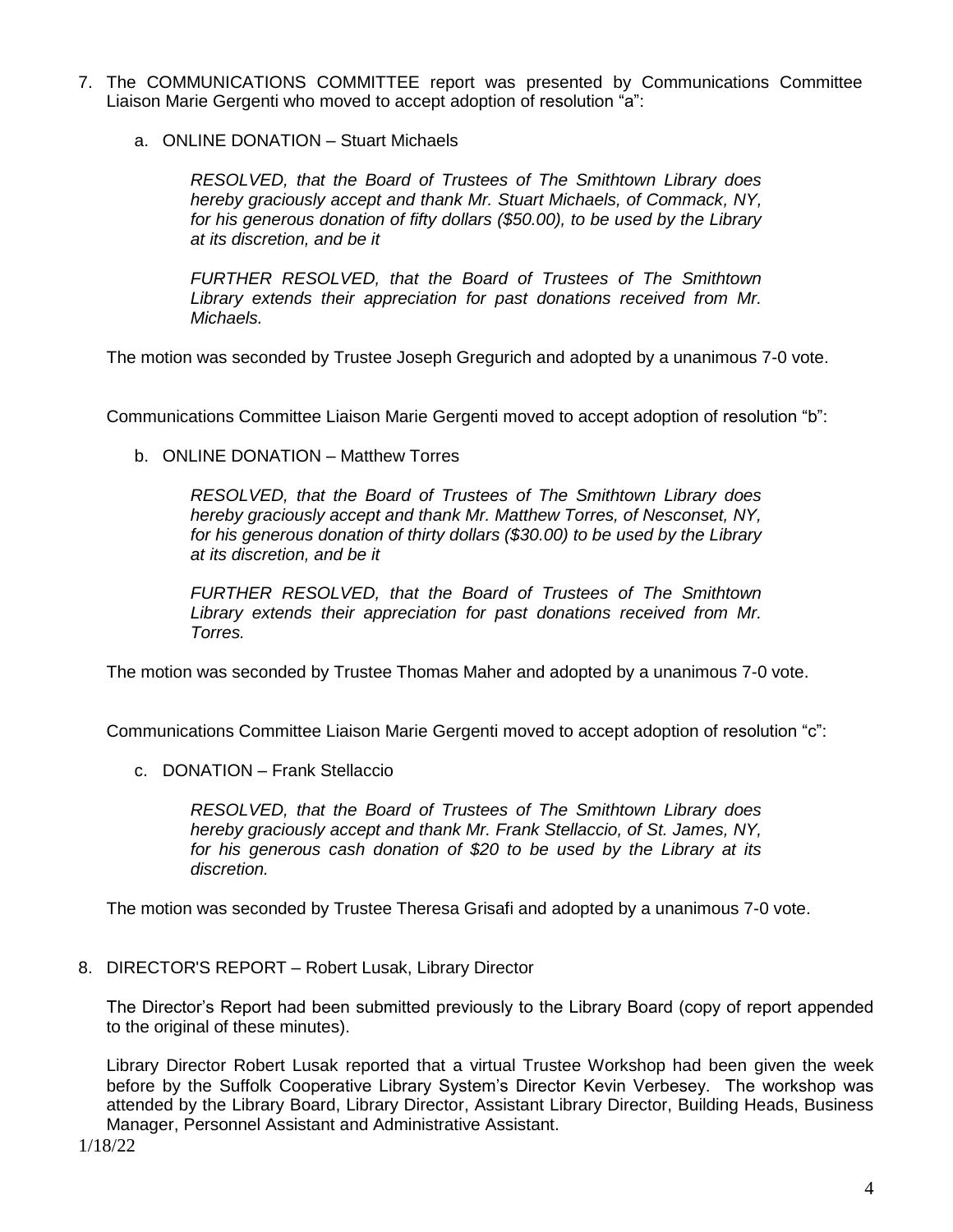## **UNFINISHED BUSINESS**

9. DISCUSSION – CSEA Unit 8349 – Juneteenth Federal Holiday

Library Board President Brianna Baker-Stines explained that the Library Board had been in agreement during the December board meeting that the Juneteenth Federal holiday should be acknowledged. After discussion pertaining to the approximate costs involved for the library to remain open as a working holiday, with staff earning straight compensatory time, as opposed to the Library remaining closed as a paid holiday for staff, the Library Board was in agreement that, in order to benefit the community, the Library should remain open on Juneteenth while compensating staff members for the holiday.

Upon a motion by Library Board President Brianna Baker-Stines, seconded by Trustee Thomas Maher, and unanimously approved, it was agreed that the Board would authorize the proposal of CSEA Unit 8349, to grant the federal holiday of Juneteenth as a working holiday, with the Library remaining open and staff earning straight compensatory time for the number of hours worked, as per the terms of the CSEA Collective Bargaining Agreement. It was also noted that Library Attorney Kevin Seaman would be directed to create a memorandum of agreement between the Library and CSEA which would be presented at the February board meeting.

## **PUBLIC COMMENTS**

There were no public comments.

#### **NEW BUSINESS**

10. NEW POLICY - Notary Service Policy [Policy 700-420] (1<sup>st</sup> reading)

Library Board President Brianna Baker-Stines moved to waive the reading of the Notary Service Policy [Policy 700-420]. The motion was seconded by Trustee Anita Dowd-Neufeld and adopted by a unanimous 7-0 vote. The policy will be reviewed and voted on at the February regular board meeting.

Library Director Robert Lusak thanked Librarian III Andrew Salomon for the work involved in creating the new policy.

*Employees of The Smithtown Library who possess a valid New York State Notary License are available to provide free on-site notary services.*

*Notary services are available during regular operating hours, with the exception of 30 minutes prior to closing. Appointments are recommended, but walk-ins are welcome subject to the availability of a licensed notary.*

- *The Library does not charge for notary services.*
- *Signers must appear at the Library in-person and present a valid, non-expired, driver's license or other government issued photo ID.*
- *Library notaries will not notarize a will, trust, living will, codicil or related documents.*
- *Library notaries will not notarize a marriage certificate or any related documents.*
- *Library notaries will not verify that a document is a true and accurate copy of an existing record or document.*
- *Library notaries will not notarize depositions.*
- *The complete document must be present at time of notarization.*